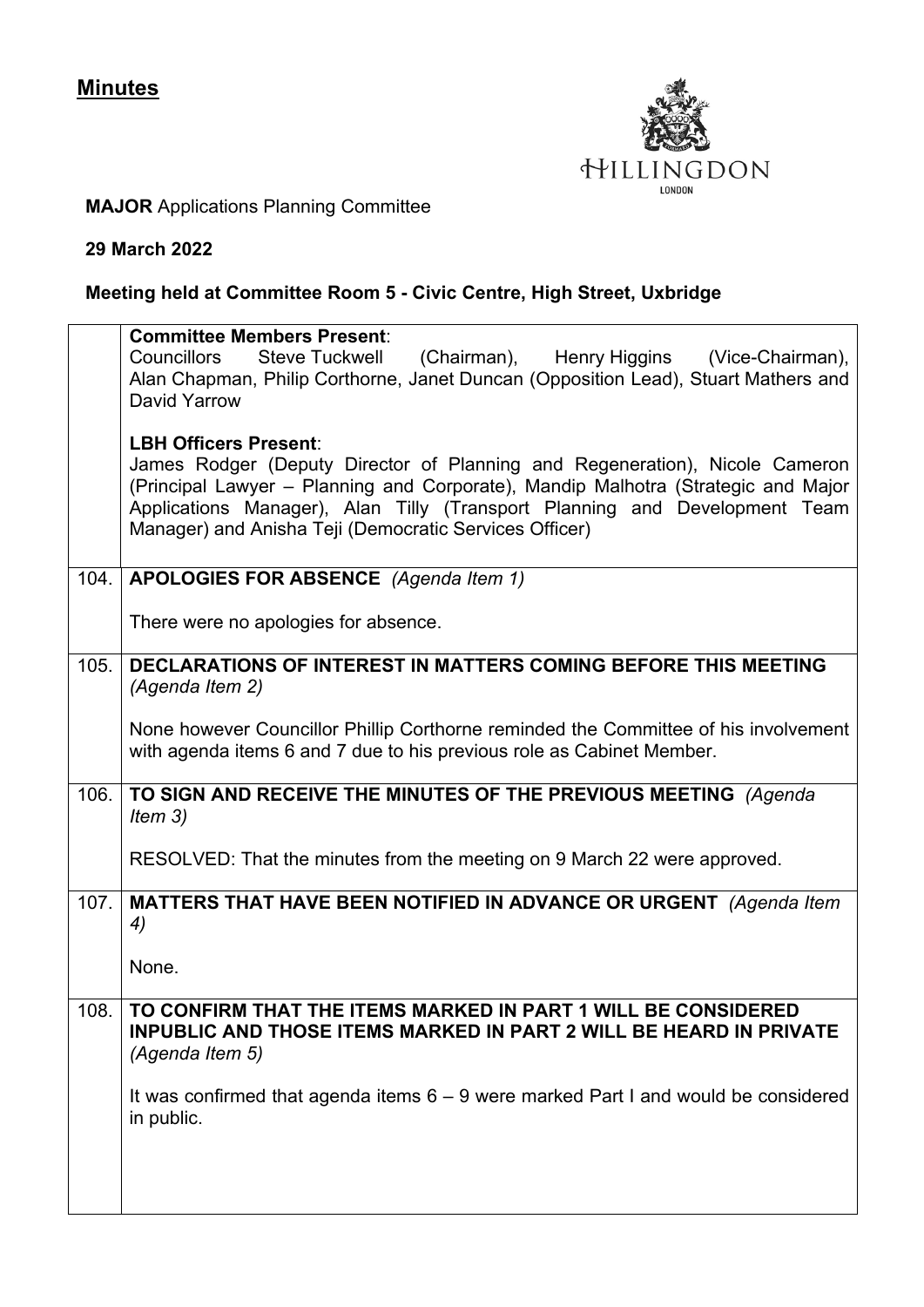**Hybrid planning application seeking OUTLINE permission (with all matters reserved) for residential floorspace (Class C3) including demolition of all existing buildings and structures; erection of new buildings; provision of a community centre (up to 140sq.m of Use Class F2(b) floorspace); new pedestrian and vehicular access; associated amenity space, open space, landscaping; car and cycle parking spaces; plant, refuse storage, servicing area and other works incidental to the proposed development; and FULL planning permission for Blocks A and B comprising 80 residential units (Class C3); new pedestrian and vehicular access; associated amenity space and landscaping; car and cycle parking; refuse storage, servicing area, and other associated infrastructure to include temporary highways and landscaping works.**

**Details: Comprising a maximum of 500 residential units and (Use Class C3) and 140sq.m of community floorspace (Use Class F2(b)) at ground floor in a series of buildings ranging in height from 2 to 12 storeys with associated access and car parking for 113 vehicles and 912 cycle parking, landscape and amenity areas and associated servicing.**

Officers introduced the application and highlighted the addendum that detailed amendments to the proposed conditions in the report and a new condition around play area details. A verbal update was also provided on the TFL contribution and Members were informed that a financial contribution request of £144,400 towards off-site Bulls Bridge Junction improvement, subject to scheme viability, was justified as part of GLA stage 2 sign off. A recommendation for approval and section 106 was made.

Delegated authority was requested by The Deputy Director of Planning and Regeneration to redraft the head of term in relation to parking permits. The Committee was advised that the scheme delivered significant benefits including new affordable homes, new public spaces and a layout that created a safe and welcoming environment.

During Member discussions, questions were raised around the amount of delegated authority requested by officers and the absence of LED/energy efficient lights. Clarification was also sought on the displacement of the community centre displacement and loss of parking on Crown Close.

In response to Member questions, officers confirmed that although the heads of term were specific, delegated authority had been requested in relation to the parking permits heads of terms and to make changes to conditions or heads of terms after the stage 2 Mayoral referral. With respect to parking permits it was stated that whether they include Council car parks for instance has in the past been something officers have requested delegated authority to agree final wording; officers would like to do further work post Committee on the parking permit heads of terms final wording with the Councils legal officer. It was also confirmed that condition 19 in respect of landscaping could be strengthened to include LED/energy efficient lighting.

In regard to the interim displacement of the community centre, it was explained that an interim arrangement would be in place for a short period. The centre was well used by residents for a variety of reasons including homework clubs and as a regeneration hub. Officers advised that a head of term could be added to ensure that there was no loss of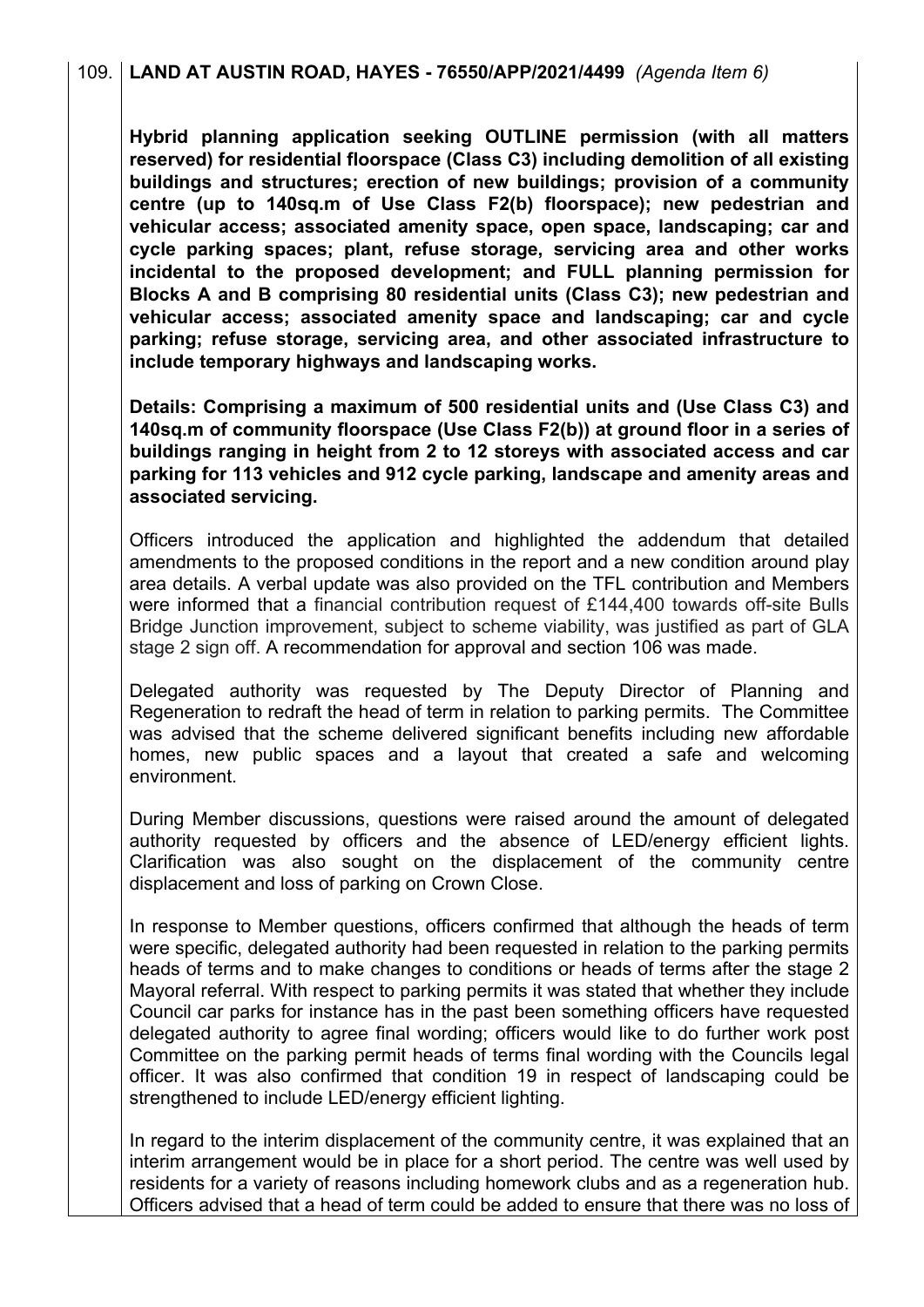the community facility and there was a temporary provision for any short-term loss.

The Committee was informed that the development would have less car parking spaces provided, the number of on street parking would reduce and six pay and display bays would also be reduced along Crown Close.

Members noted that there were challenges around food waste, and officers advised that there was a waste storage condition proposed however an informative could be included to emphasise the importance this condition.

In terms of how the health contribution worked in sync with the phasing and the housing split, it was explained that most of the contribution towards health was captured through the Community Infrastructure Levy fund. Affordable housing was not liable to Community Infrastructure Levy. Policies advocated the need to cater for one and two bed units and there was a right to return. It was reported that there were 93 1 bed, 94 2 bed and 12 3 bed affordable housing units with a total of 199. There would be an additional 40 units with London affordable rent. This was a significant increase of (approximately) an additional 72 3 or 4 bed units proposed.

Members also sought clarification in respect of car club head of term, disabled parking provisions, air quality, CCTV and overheating of pipes in the communal area. Officers highlighted that condition 39 covered CCTV and the crime prevention officer had been heavily involved the design proposals of the site. It was noted that the car club provided free membership and credit was eligible to use for one person in each household. The disabled parking provision was compliant with London Plan standards. Air quality improvements were being delivered through less onsite car parking and pollution absorbing trees. It was also noted that the electric vehicle charging points minimum had been met and would all be onsite.

The Committee considered that this was a positive application as the site required development and supported the application. It was encouraged by the 90 % consultation response, with 79% being positive about the proposed development.

Subject to the verbal updates, the additional information in the addendum, delegated authority to the Deputy Director of Planning and Regeneration to make amendments to the parking permits head of term, an additional head of term around the loss of community centre, an informative around the food waste strategy, and amendments to conditions to include LED/energy efficient lights heating in control in communal areas, the officer's recommendation, was moved, seconded and unanimously agreed.

**RESOLVED: That the application and section 106 be approved as per officer's recommendation, subject to the verbal update, the additional information in the addendum and the following:**

- **a. delegated authority to the Deputy Director of Planning and Regeneration to make amendments to the parking permits head of term.**
- **b. an amendment to condition 19 to include LED/energy efficient lighting.**
- **c. an amendment to head of term xi to secure no loss of community centre and a temporary provision for any short term period.**
- **d. an amendment to condition 25 to control heating within communal areas.**
- **e. an informative around the food waste strategy.**
- **f. amendment to HoT x) Tfl contribution of £144,400.**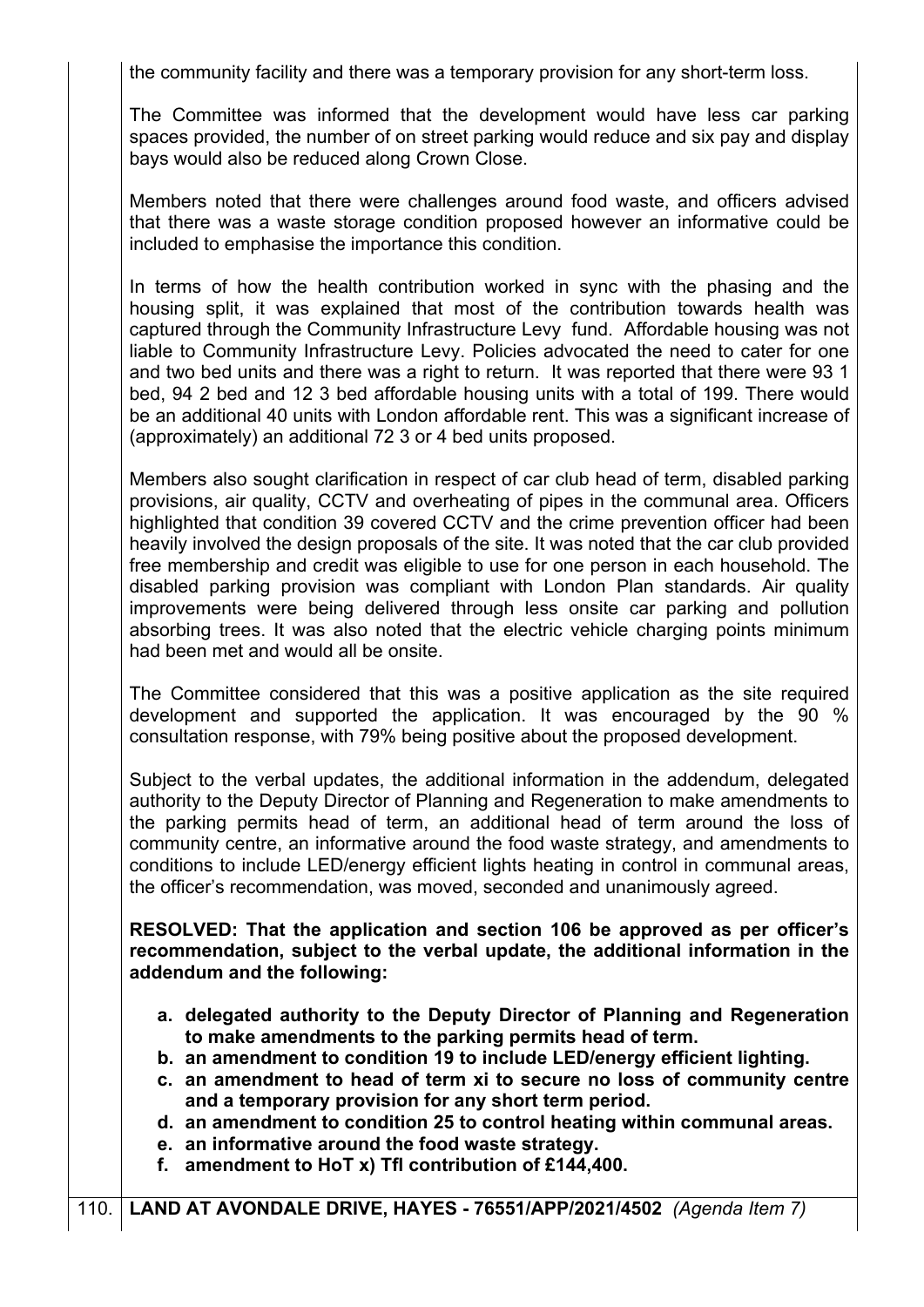**Hybrid planning application seeking OUTLINE permission (with all matters reserved) for residential floorspace (Class C3) including demolition of all existing buildings and structures; erection of new buildings; new pedestrian and vehicular accesses; associated amenity space, open space, landscaping; car and cycle parking spaces; plant, refuse storage, servicing area and other works incidental to the proposed development; and FULL planning permission for Block A comprising 30 residential units (Class C3); new pedestrian access; associated amenity space and landscaping; cycle parking, refuse storage, and other associated infrastructure.**

**Details: Comprising a maximum of 240 residential units in a series of buildings ranging in height from 2 to 10 storeys with associated access and car parking for 68 vehicles and 440 cycle parking, landscape and amenity areas and associated servicing.**

Officers introduced the application and highlighted the addendum that detailed amendments to the proposed conditions in the report. A verbal update was also provided on the TFL contribution and Members were informed that a financial contribution request of £51,000 towards off-site Bulls Bridge Junction improvement, subject to scheme viability was justified as part of GLA stage 2 sign off. A recommendation for approval + section 106 was made.

Delegated authority was requested by the Deputy Director of Planning and Regeneration to make amendments to the head of term in relation to parking permits, amendments to condition 17 (landscaping) to include LED/energy efficient lighting, condition 27 (overheating strategy) to include overheating in the communal areas and an informative in relation to the food waste strategy. The Committee was advised that the scheme delivered significant benefits including new affordable homes, new public spaces and a layout that created a safe and welcoming environment.

Members considered that the proposed developments would deliver improvements and it was noted there was a great level of support for this application with over 90% of consultees in favour.

In response to Member questions regarding flood risks, it was explained that condition 29 sufficiently covered any matters in relation to flood risks. The Committee welcomed the fact that there were more larger family units in the development.

Subject to the verbal updates, the additional information in the addendum, delegated authority to the Deputy Director of Planning and Regeneration to make amendments to the head of term in respect of parking permits, amendments to conditions to include LED/ energy efficient lighting, overheating in communal areas and an informative around the food waste strategy, the officer's recommendation, was moved, seconded and unanimously agreed.

**RESOLVED: That the application and section 106 be approved as per officer's recommendation, subject to the verbal update, additional information in the addendum and the following:**

- **a. delegated authority to the Deputy Director of Planning and Regeneration to make amendments to the parking permits head of term.**
- **b. an amendment to condition 17 to include LED/energy efficient lighting.**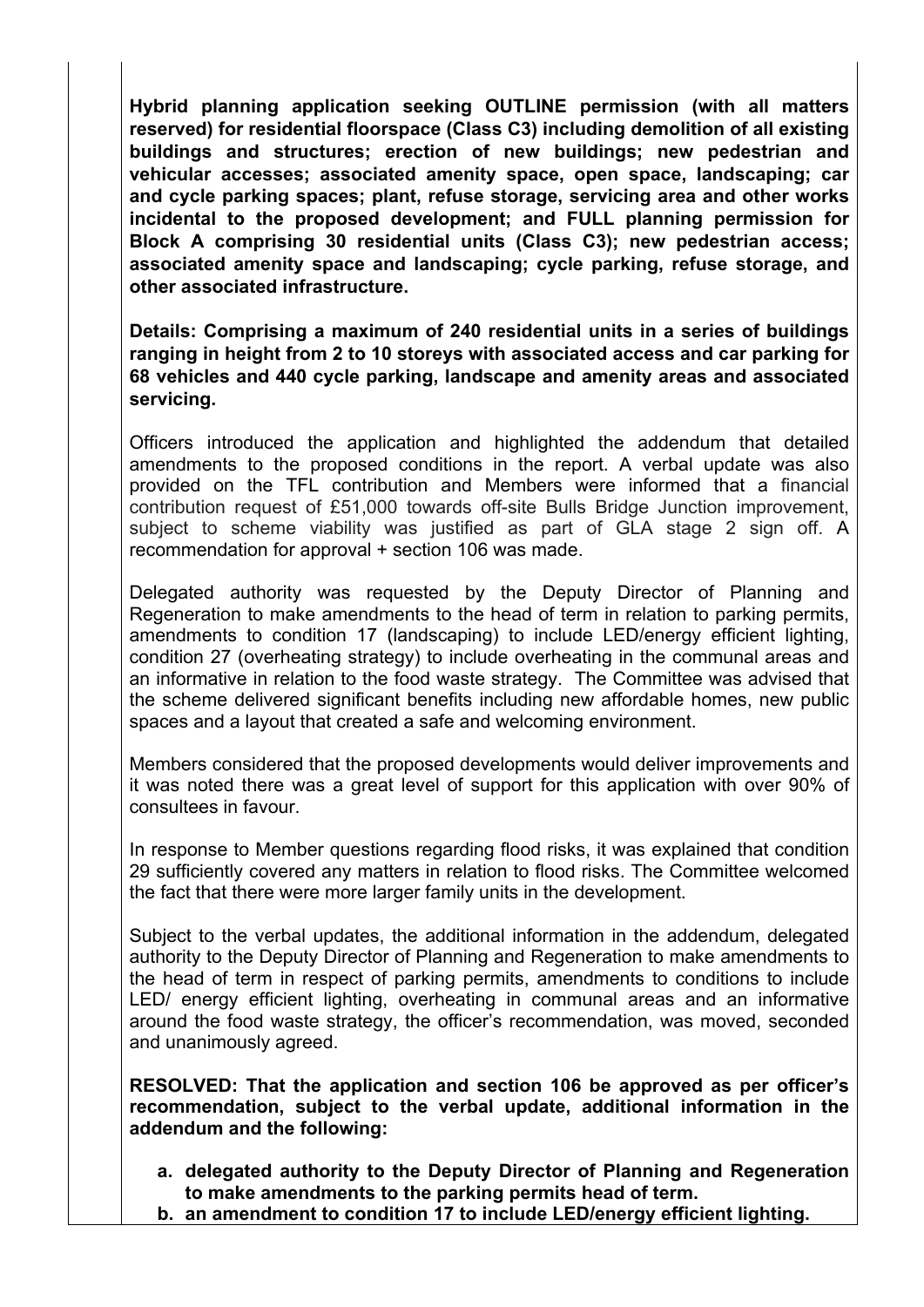|      | c. an amendment to condition 27 to control heating within communal areas.<br>d. an informative around the food waste strategy.<br>e. amendment to HoT x) Tfl contribution of £51,000.                                                                                                                                                                                                                                                                                             |
|------|-----------------------------------------------------------------------------------------------------------------------------------------------------------------------------------------------------------------------------------------------------------------------------------------------------------------------------------------------------------------------------------------------------------------------------------------------------------------------------------|
| 111. | KEITH HOUSE, NORTH HYDE ROAD, HAYES - 27189/APP/2021/2782 (Agenda<br>Item $8)$                                                                                                                                                                                                                                                                                                                                                                                                    |
|      | Demolition of the existing warehouse and re-development of the site to provide a<br>mixed-use development, comprising flexible commercial floorspace (Use Class<br>E(g)(ii) and (iii)) and 376 no. Shared-Living units (Sui Generis) with associated<br>landscaping, amenity, parking and revised vehicle and pedestrian access.                                                                                                                                                  |
|      | Officers introduced the application and highlighted the addendum that made reference<br>to a brochure circulated to Committee Members ahead of the meeting. Verbal updates<br>were also provided on food waste as this needed to be added to the landscaping<br>condition. A recommendation for approval + section 106 was made.                                                                                                                                                  |
|      | The Deputy Director of Planning and Regeneration clarified that the brochure submitted<br>to Members prior to the meeting made reference to both planning and non planning<br>information. Members were advised to only place weight on the planning benefits of the<br>scheme as set out in the report. It was also noted that the scheme was supported by<br>the Hayes Town Centre partnership.                                                                                 |
|      | Delegated authority was requested by the Deputy Director of Planning and<br>Regeneration to make amendments to the heads of term in relation to parking permits.                                                                                                                                                                                                                                                                                                                  |
|      | In relation to Member questions around ensuring compliance with occupancy<br>standards. The Legal Advisor added that head of term iii was linked to the tenancy<br>agreement which required leases only being granted to single individuals. The legal<br>agreement also contained a provision to allow site visits, with notice, to ensure<br>compliance with obligations. Enforcement proceedings could be taken against any<br>breaches.                                       |
|      | In response to Member questions, further information was also provided on the loss of<br>industry space and the community investment programme.                                                                                                                                                                                                                                                                                                                                   |
|      | Subject to the verbal updates, the additional information in the addendum, delegated<br>authority to the Deputy Director of Planning and Regeneration to make amendments to<br>the head of term in respect of parking permits, amendments to conditions to include<br>LED/ energy efficient lighting, overheating in communal areas and food waste and an<br>informative on the food waste strategy, the officer's recommendation, was moved,<br>seconded and unanimously agreed. |
|      | RESOLVED: That the application and section 106 be approved as per officer's<br>recommendation, subject to the verbal updates, additional information in the<br>addendum and the following:                                                                                                                                                                                                                                                                                        |
|      | a. delegated authority to the Deputy Director of Planning and Regeneration<br>to make amendments to the parking permits head of term.<br>b. amendments to condition 11 to include LED/energy efficient lighting and<br>food waste.                                                                                                                                                                                                                                                |
|      | c. an amendment to condition 25 to control heating within communal areas.<br>d. an informative around the food waste strategy.                                                                                                                                                                                                                                                                                                                                                    |